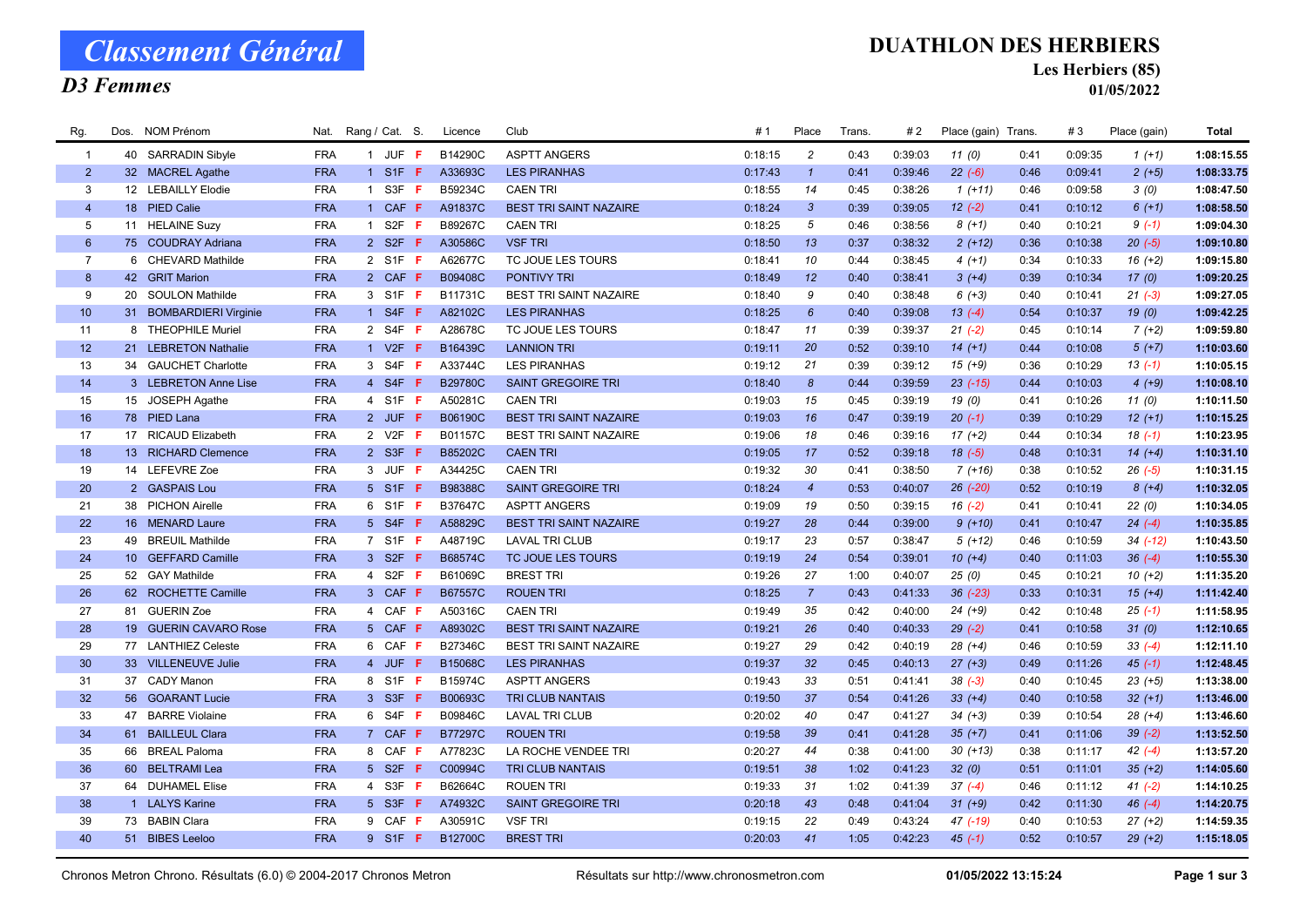# Classement Général

## D3 Femmes

#### DUATHLON DES HERBIERS

Les Herbiers (85)

01/05/2022

| Rg.        |        | Dos. NOM Prénom        |                          | Nat. Rang / Cat. S. |                 |       | Licence                  | Club                          | # 1     | Place | Trans. | # 2     | Place (gain) Trans. |      | #3      | Place (gain) | Total      |
|------------|--------|------------------------|--------------------------|---------------------|-----------------|-------|--------------------------|-------------------------------|---------|-------|--------|---------|---------------------|------|---------|--------------|------------|
| 41         |        | 79 LICATA Chiara       | <b>FRA</b>               |                     | 5 JUF F         |       | A89371C                  | <b>BEST TRI SAINT NAZAIRE</b> | 0:20:32 | 47    | 0:40   | 0:42:14 | $44 (+8)$           | 0:40 | 0:11:17 | $43(-2)$     | 1:15:20.90 |
| 42         |        | 65 SCHUPPE Ludivine    | <b>FRA</b>               |                     | 3 V1F F         |       | A33544C                  | <b>ROUEN TRI</b>              | 0:19:20 | 25    | 0:49   | 0:43:25 | 48 (-18)            | 0:52 | 0:11:06 | $38 (+1)$    | 1:15:29.85 |
| 43         |        | 54 KERDELHUE Lea       | <b>FRA</b>               |                     | 6 S3F F         |       | B78029C                  | <b>BREST TRI</b>              | 0:19:50 | 36    | 1:04   | 0:42:42 | $46(-8)$            | 1:00 | 0:10:58 | $30 (+1)$    | 1:15:31.70 |
| 44         |        | 23 LEBRETON Leane      | <b>FRA</b>               |                     | 10 CAF F        |       | B72529C                  | <b>LANNION TRI</b>            | 0:20:28 | 45    | 1:11   | 0:42:08 | $40(-2)$            | 0:49 | 0:11:04 | $37 (+3)$    | 1:15:37.60 |
| 45         |        | 59 PATRON Gwenaelle    | <b>FRA</b>               |                     | 4 V2F $F$       |       | B58309C                  | <b>TRI CLUB NANTAIS</b>       | 0:20:45 | 53    | 1:01   | 0:41:59 | $39 (+7)$           | 0:54 | 0:11:09 | $40 (+1)$    | 1:15:45.75 |
| 46         |        | 27 BOUDET Sophie       | <b>FRA</b>               |                     | 5 V1F <b>F</b>  |       | A97725C                  | <b>VENDOME TRI</b>            | 0:20:29 | 46    | 0:59   | 0:42:14 | $43 (+1)$           | 0:49 | 0:11:22 | 44 $(-1)$    | 1:15:49.30 |
| 47         |        | 80 PERU Camille        | <b>FRA</b>               |                     | 11 CAF F        |       | B58300C                  | <b>CAEN TRI</b>               | 0:20:33 | 48    | 0:46   | 0:42:09 | $41 (+8)$           | 0:42 | 0:12:04 | $55 (-7)$    | 1:16:11.45 |
| 48         |        | 22 DUROYON Ludivine    | <b>FRA</b>               |                     | 6 S2F <b>F</b>  |       | B15975C                  | <b>LANNION TRI</b>            | 0:20:34 | 49    | 1:05   | 0:42:10 | $42 (+1)$           | 0:50 | 0:11:58 | 52(0)        | 1:16:33.85 |
| 49         |        | 68 DICI Isabelle       | <b>FRA</b>               |                     | 6 V2F F         |       | <b>B82187C</b>           | LA ROCHE VENDEE TRI           | 0:20:44 | 52    | 0:45   | 0:44:13 | 52(0)               | 0:47 | 0:11:30 | $47 (+3)$    | 1:17:57.25 |
| 50         |        | 57 MENORET Ambre       | <b>FRA</b>               |                     | 6 JUF F         |       | A73202C                  | TRI CLUB NANTAIS              | 0:21:12 | 54    | 0:59   | 0:43:26 | $50 (+5)$           | 0:39 | 0:11:51 | 49 $(-1)$    | 1:18:04.80 |
| 51         |        | 5 MAUGER Amelie        | <b>FRA</b>               |                     | $7$ S3F F       |       | B10769C                  | <b>SAINT GREGOIRE TRI</b>     | 0:21:18 | 59    | 0:49   | 0:43:31 | $51 (+8)$           | 0:54 | 0:11:57 | 51(0)        | 1:18:26.55 |
| 52         |        | 26 RHODON Romane       | <b>FRA</b>               |                     | 7 JUF F         |       | C07391C                  | <b>VENDOME TRI</b>            | 0:20:04 | 42    | 0:48   | 0:44:51 | $53$ $(-11)$        | 0:47 | 0:12:01 | $54 (+1)$    | 1:18:28.60 |
| 53         |        | 82 LEMOIGNE Chloe      | <b>FRA</b>               |                     | 10 S1F F        |       | A45323C                  | <b>ASPTT ANGERS</b>           | 0:21:23 | 60    | 0:48   | 0:43:26 | 49 (+10)            | 0:49 | 0:12:11 | $57 (-3)$    | 1:18:34.45 |
| 54         |        | 43 JEGOUREL Morgane    | <b>FRA</b>               |                     | 7 S2F $F$       |       | A35683C                  | PONTIVY TRI                   | 0:21:17 | 58    | 0:53   | 0:45:36 | 58 (+4)             | 0:49 | 0:11:45 | 48 (0)       | 1:20:17.90 |
| 55         |        | 7 CHEVARD Sandrine     | <b>FRA</b>               |                     | 7 V2F F         |       | A78492C                  | TC JOUE LES TOURS             | 0:20:35 | 51    | 1:09   | 0:46:20 | $62 (-6)$           | 0:51 | 0:11:55 | $50 (+2)$    | 1:20:47.70 |
| 56         |        | 41 JACQUES Victoria    | <b>FRA</b>               |                     | 8 S2F <b>F</b>  |       | B91503C                  | PONTIVY TRI                   | 0:21:15 | 55    | 0:56   | 0:45:37 | 59 (0)              | 1:03 | 0:12:00 | $53(-1)$     | 1:20:48.85 |
| 57         |        | 28 LANCELIN Jade       | <b>FRA</b>               |                     | 11 S1F <b>F</b> |       | C04754C                  | <b>VENDOME TRI</b>            | 0:21:17 | 57    | 0:42   | 0:45:55 | $61 (+1)$           | 0:51 | 0:12:23 | $59(-1)$     | 1:21:05.40 |
| 58         |        | 72 LEBRUN Lola         | <b>FRA</b>               |                     | 12 S1F F        |       | B88773C                  | <b>VSF TRI</b>                | 0:23:10 | 65    | 0:43   | 0:45:02 | $54(+7)$            | 0:47 | 0:12:27 | 61(0)        | 1:22:06.40 |
| 59         |        | 83 OLIVE Adeloise      | <b>FRA</b>               |                     | 13 S1F <b>F</b> |       | A31232C                  | <b>ASPTT ANGERS</b>           | 0:21:25 | 61    | 0:47   | 0:46:57 | $63 (-2)$           | 0:38 | 0:12:23 | $60 (+4)$    | 1:22:08.55 |
| 60         |        | 39 GARANS Adeline      | <b>FRA</b>               |                     | 9 S2F F         |       | B94602C                  | <b>ASPTT ANGERS</b>           | 0:22:38 | 63    | 0:53   | 0:45:28 | $56(+3)$            | 0:47 | 0:12:28 | 62(0)        | 1:22:10.90 |
| 61         |        | 9 FLORENCY Irina       | <b>FRA</b>               |                     | 10 S2F F        |       | B70832C                  | TC JOUE LES TOURS             | 0:20:34 | 50    | 0:52   | 0:47:39 | 65 (-12)            | 1:03 | 0:12:10 | $56(+1)$     | 1:22:16.10 |
| 62         |        | 58 PINTENAT Aude       | <b>FRA</b>               |                     | 7 S4F <b>F</b>  |       | A93283C                  | TRI CLUB NANTAIS              | 0:22:27 | 62    | 1:01   | 0:45:33 | $57 (+1)$           | 1:07 | 0:12:20 | $58(-1)$     | 1:22:25.85 |
| 63         |        | 55 PORTAL Amelie       | <b>FRA</b>               |                     | 14 S1F F        |       | B67616C                  | <b>BREST TRI</b>              | 0:22:46 | 64    | 1:04   | 0:45:07 | $55(+5)$            | 0:56 | 0:12:47 | $63(-4)$     | 1:22:38.35 |
| 64         |        | 50 PELLETIER Stephanie | <b>FRA</b>               |                     | 8 V1F F         |       | A93362C                  | <b>LAVAL TRI CLUB</b>         | 0:23:20 | 67    | 0:53   | 0:45:45 | $60 (+3)$           | 0:39 | 0:13:02 | 64 (0)       | 1:23:37.35 |
| 65         |        | 74 ROLLAND Peggy       | <b>FRA</b>               |                     | 9 V1F F         |       | <b>B38230C</b>           | <b>VSF TRI</b>                | 0:23:19 | 66    | 1:06   | 0:47:19 | $64 (+1)$           | 0:52 | 0:13:47 | 65(0)        | 1:26:21.05 |
| <b>DNF</b> |        | 29 RENARD Ophelie      | <b>FRA</b>               |                     | $0$ S3F F       |       | C08149C                  | <b>VENDOME TRI</b>            | 0:21:16 | 56    | 0:45   |         |                     |      |         |              |            |
| <b>DNF</b> |        | 36 BESNIER Jeanne      | <b>FRA</b>               |                     | $0$ S1F F       |       | A77328C                  | <b>ASPTT ANGERS</b>           | 0:19:47 | 34    | 0:46   |         |                     |      |         |              | $\bf{0}$   |
| <b>DNS</b> |        | 4 HEBERT Marie         | <b>FRA</b>               |                     | $0$ S1F F       |       | C05149C                  | SAINT GREGOIRE TRI            |         |       |        |         |                     |      |         |              |            |
| <b>DNS</b> | 24     |                        | <b>FRA</b>               |                     | $0 - F - F$     |       | $\sim$                   | <b>LANNION TRI</b>            |         |       |        |         |                     |      |         |              |            |
| <b>DNS</b> | 25     |                        | <b>FRA</b>               |                     | $0 - F -$       | $-$ F | $\sim$                   | <b>LANNION TRI</b>            |         |       |        |         |                     |      |         |              |            |
| <b>DNS</b> | $30 -$ |                        | $\sim$                   |                     | $0 - F - F$     |       | $\sim$                   | <b>VENDOME TRI</b>            |         |       |        |         |                     |      |         |              |            |
| <b>DNS</b> | $35 -$ |                        | $\overline{\phantom{a}}$ |                     | $0 - F - F$     |       | $\sim$                   | <b>LES PIRANHAS</b>           |         |       |        |         |                     |      |         |              |            |
| <b>DNS</b> | 44 -   |                        | $\sim$                   |                     | $0 - F - F$     |       | $\sim$                   | PONTIVY TRI                   |         |       |        |         |                     |      |         |              |            |
| <b>DNS</b> | 45 -   |                        | $\overline{\phantom{a}}$ | $\mathbf{0}$        | -F-             | - F   | $\overline{\phantom{a}}$ | PONTIVY TRI                   |         |       |        |         |                     |      |         |              |            |
| <b>DNS</b> |        | 48 BILY Gaelle         | <b>FRA</b>               |                     | $0$ S4F F       |       | B29018C                  | <b>LAVAL TRI CLUB</b>         |         |       |        |         |                     |      |         |              |            |
| <b>DNS</b> |        | 53 GILOY Nathalie      | <b>FRA</b>               |                     | $0$ S3F F       |       | A85202C                  | <b>BREST TRI</b>              |         |       |        |         |                     |      |         |              |            |
| <b>DNS</b> | 63     |                        | $\sim$                   |                     | $0 - F - F$     |       | $\sim$                   | <b>ROUEN TRI</b>              |         |       |        |         |                     |      |         |              |            |
| <b>DNS</b> | 70 -   |                        | $\blacksquare$           |                     | $0 - F - F$     |       | $\sim$                   | LA ROCHE VENDEE TRI           |         |       |        |         |                     |      |         |              |            |
| <b>DNS</b> | 71     |                        | ÷.                       |                     | $0 - F -$       | - F   | $\sim$                   | <b>VSF TRI</b>                |         |       |        |         |                     |      |         |              |            |
| <b>DNS</b> | 76     |                        | $\overline{\phantom{a}}$ |                     | $0 - F - F$     |       |                          |                               |         |       |        |         |                     |      |         |              |            |